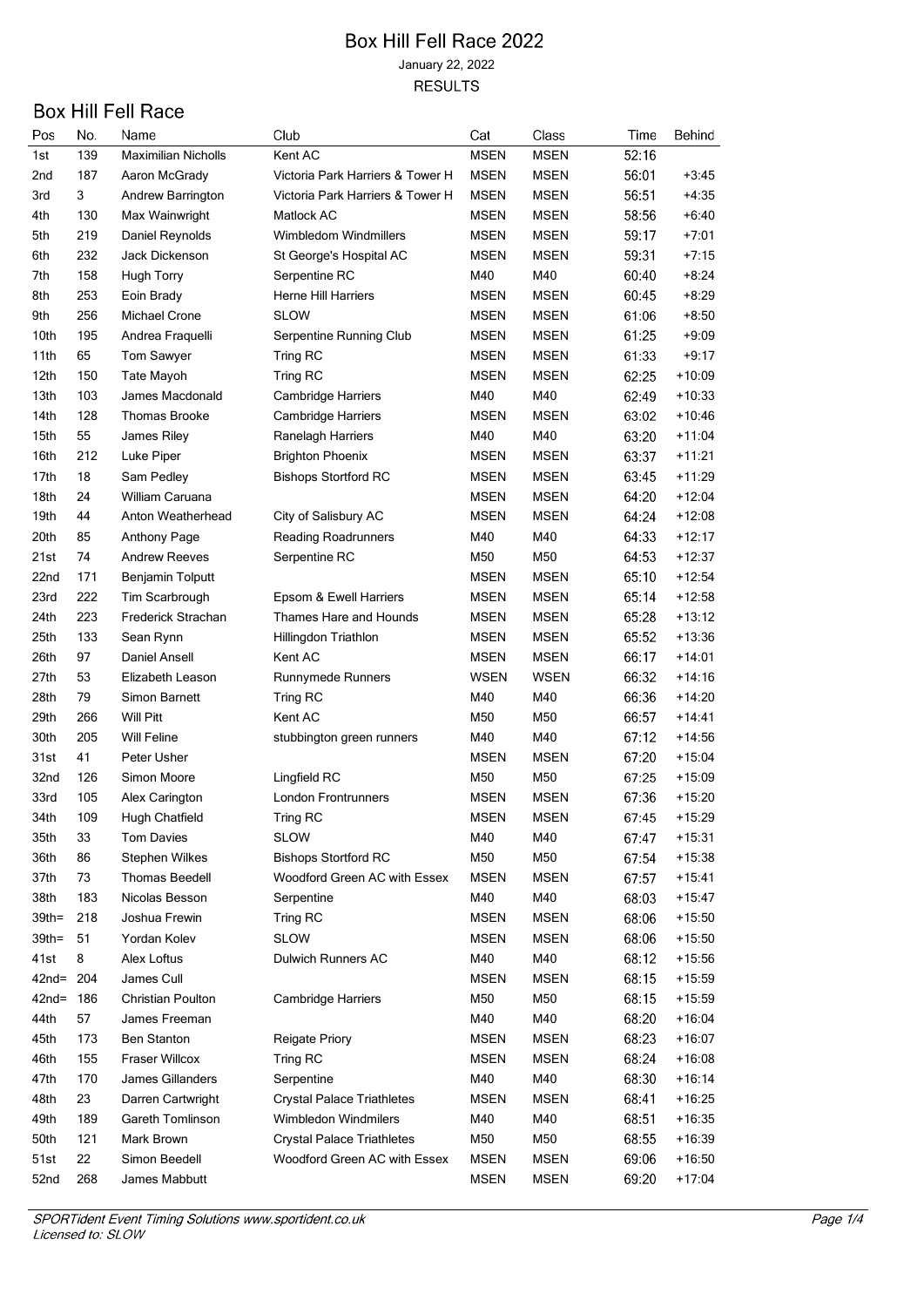| Pos               | No. | Name                   | Club                              | Cat         | <b>Class</b> | Time  | Behind   |
|-------------------|-----|------------------------|-----------------------------------|-------------|--------------|-------|----------|
| 53rd              | 94  | <b>Ed Ballard</b>      | London City AC                    | <b>MSEN</b> | <b>MSEN</b>  | 69.23 | $+17:07$ |
| 54th              | 249 | <b>Ed Matthews</b>     | Kent AC                           | <b>MSEN</b> | MSEN         | 69:28 | $+17.12$ |
| 55th              | 2   | Kevin O'Gallagher      | <b>Wimbledon Windmilers</b>       | <b>MSEN</b> | <b>MSEN</b>  | 69.33 | $+17.17$ |
| 56th              | 136 | Daisy McClements       | stubbington green runners         | <b>WSEN</b> | WSEN         | 69:48 | $+17.32$ |
| 57th              | 198 | Edmond Jackson         | Ambleside AC                      | M50         | M50          | 69.59 | $+17:43$ |
| 58th              | 135 | Chris Crazy Horse Hall | stubbington green runners         | M50         | M50          | 70:07 | $+17:51$ |
| 59th              | 90  | Jon Phillips           | Dulwich Runners AC                | <b>MSEN</b> | <b>MSEN</b>  | 70:12 | +17:56   |
| 60th              | 138 | Jon Ladley             | <b>Walton AC</b>                  | <b>MSEN</b> | <b>MSEN</b>  | 70.23 | $+18:07$ |
| 61st              | 233 | James Brown            | St George's Hospital AC           | <b>MU23</b> | MU23         | 70.29 | $+18.13$ |
| 62nd              | 5   | Henry Robertshaw       |                                   | <b>MSEN</b> | <b>MSEN</b>  | 70:31 | $+18.15$ |
| 63rd              | 28  | Dimitar Gospodinov     | <b>Reading Roadrunners</b>        | <b>MSEN</b> | <b>MSEN</b>  | 70:46 | $+18:30$ |
| 64th              | 151 | Laurence Ball          |                                   | <b>MSEN</b> | <b>MSEN</b>  | 70:52 | $+18:36$ |
| $65$ th=          | 96  | Callum Cant            | Kent AC                           | MSEN        | <b>MSEN</b>  | 70.53 | $+18:37$ |
| $65th =$          | 101 | James Burton           |                                   | M40         | M40          | 70:53 | $+18:37$ |
| 67th              | 255 | Warren Diogo           |                                   | M40         | M40          | 71:00 | $+18:44$ |
| 68th              | 60  | <b>Ryan Sutton</b>     | <b>SLOW</b>                       | MSEN        | <b>MSEN</b>  | 71:01 | $+18.45$ |
| 69th              | 12  | Matthew Haughton       | Wimbledon Windmilers              | <b>MSEN</b> | <b>MSEN</b>  | 71:11 | $+18.55$ |
| 70th              | 148 | Ellis Diamanti         | Clapham Chasers                   | <b>MSEN</b> | <b>MSEN</b>  | 71:13 | $+18:57$ |
| 71st              | 89  | Badar Al Raisi         | Victoria Park Harriers & Tower H  | <b>MSEN</b> | <b>MSEN</b>  | 71.27 | +19:11   |
| 72nd              | 19  | lan Helm               |                                   | M50         | M50          | 72:04 | $+19:48$ |
| 73rd              | 178 | Jack Prosser           | <b>Richmond Canoe Club</b>        | <b>MSEN</b> | MSEN         | 72:05 | $+19:49$ |
| 74th              | 4   | Lizzie Broughton       |                                   | <b>WSEN</b> | WSEN         | 72:06 | $+19:50$ |
| 75th              | 47  | Henry Keighley-Elstub  | Tring RC                          | M50         | M50          | 72:07 | $+19:51$ |
| 76th              | 165 | Dominic Ashton         | Lordshill Road Runners            | MSEN        | <b>MSEN</b>  | 72:22 | $+20:06$ |
| 77th              | 39  | Simon Hawkesworth      |                                   | M40         | M40          | 72:24 | $+20:08$ |
| 78th              | 46  | <b>Fintan West</b>     |                                   | <b>MSEN</b> | <b>MSEN</b>  | 72.48 | $+20:32$ |
| 79th              | 245 | Alan Hasanic           | St George's Hospital AC           | <b>MSEN</b> | <b>MSEN</b>  | 72:54 | $+20:38$ |
| 80th              | 6   | Simon Wright           | <b>Wimbledon Windmilers</b>       | <b>MSEN</b> | <b>MSEN</b>  | 72.57 | $+20:41$ |
| 81st              | 199 | Simon Olney            | Wimbledon Windmilers              | MSEN        | <b>MSEN</b>  | 72.59 | $+20:43$ |
| 82nd              | 142 | Michael Szlesinger     |                                   | <b>MSEN</b> | <b>MSEN</b>  | 73.26 | $+21:10$ |
| 83rd              | 209 | <b>Matthew Hindle</b>  |                                   | MSEN        | <b>MSEN</b>  | 73.29 | $+21:13$ |
| 84th              | 42  | <b>Isaac Griffiths</b> | Crystal Palace Tri                | MSEN        | <b>MSEN</b>  | 73.31 | $+21:15$ |
| 85th              | 67  | Hugh Beedell           | Tring RC                          | <b>MSEN</b> | <b>MSEN</b>  | 73:34 | $+21:18$ |
| 86th              | 161 | Tom Cumberlege         | <b>Crystal Palace Triathletes</b> | M40         | M40          | 73:59 | $+21:43$ |
| 87th              | 210 | Gareth Williams        | Ranelagh Harriers                 | M40         | M40          | 74:03 | $+21:47$ |
| 88th              | 26  | Pat Wright             | Ranelagh Harriers                 | <b>MSEN</b> | <b>MSEN</b>  | 74:11 | $+21:55$ |
| 89th              | 98  | Zoltan Fodor           | Orion Harrier                     | M40         | M40          | 74:16 | $+22:00$ |
|                   | 50  | Alex Zimmermann        |                                   |             | <b>MSEN</b>  |       | $+22:32$ |
| 90th              |     | Dan Walker             |                                   | <b>MSEN</b> |              | 74:48 |          |
| 91st              | 206 |                        |                                   | <b>MSEN</b> | <b>MSEN</b>  | 75:08 | $+22:52$ |
| 92nd              | 270 | Gregor Maclean         | <b>Crystal Palace Triathletes</b> | <b>MSEN</b> | <b>MSEN</b>  | 75.31 | $+23:15$ |
| 93rd              | 16  | Graham Maynard         | <b>Cambridge Harriers</b>         | M50         | M50          | 75:37 | $+23:21$ |
| 94th              | 75  | Graeme Blair           | <b>Crystal Palace Triathletes</b> | M50         | M50          | 75.40 | $+23:24$ |
| 95th              | 116 | Luke Burden            | <b>Striders of Croydon</b>        | <b>MSEN</b> | <b>MSEN</b>  | 76:05 | $+23:49$ |
| 96th              | 29  | <b>Claire Fisher</b>   | Victoria Park Harriers & Tower H  | WSEN        | <b>WSEN</b>  | 76:14 | $+23:58$ |
| $97th =$          | 66  | Jenny Rice             | Helm Hill Runners                 | <b>WSEN</b> | <b>WSEN</b>  | 77:20 | $+25:04$ |
| $97th =$          | 220 | Jonathan Moscrop       | Serpentine                        | M40         | M40          | 77.20 | $+25:04$ |
| 99th              | 134 | Paul Bayley            | Tring RC                          | M40         | M40          | 77:28 | $+25:12$ |
| 100th             | 190 | Andy Bridge            |                                   | <b>MSEN</b> | <b>MSEN</b>  | 77.41 | $+25:25$ |
| 101st             | 77  | Chris Leppard          |                                   | M40         | M40          | 77.51 | $+25:35$ |
| 102 <sub>nd</sub> | 188 | Hannah Somani          | Victoria Park Harriers and Tower  | <b>WSEN</b> | <b>WSEN</b>  | 78:05 | $+25:49$ |
| 103rd             | 213 | Marcin Mazur           | Crystal Palace Tri                | M40         | M40          | 78:15 | $+25:59$ |
| 104th             | 119 | <b>Matthew White</b>   | Crystal Palace Tri                | M40         | M40          | 78:33 | $+26:17$ |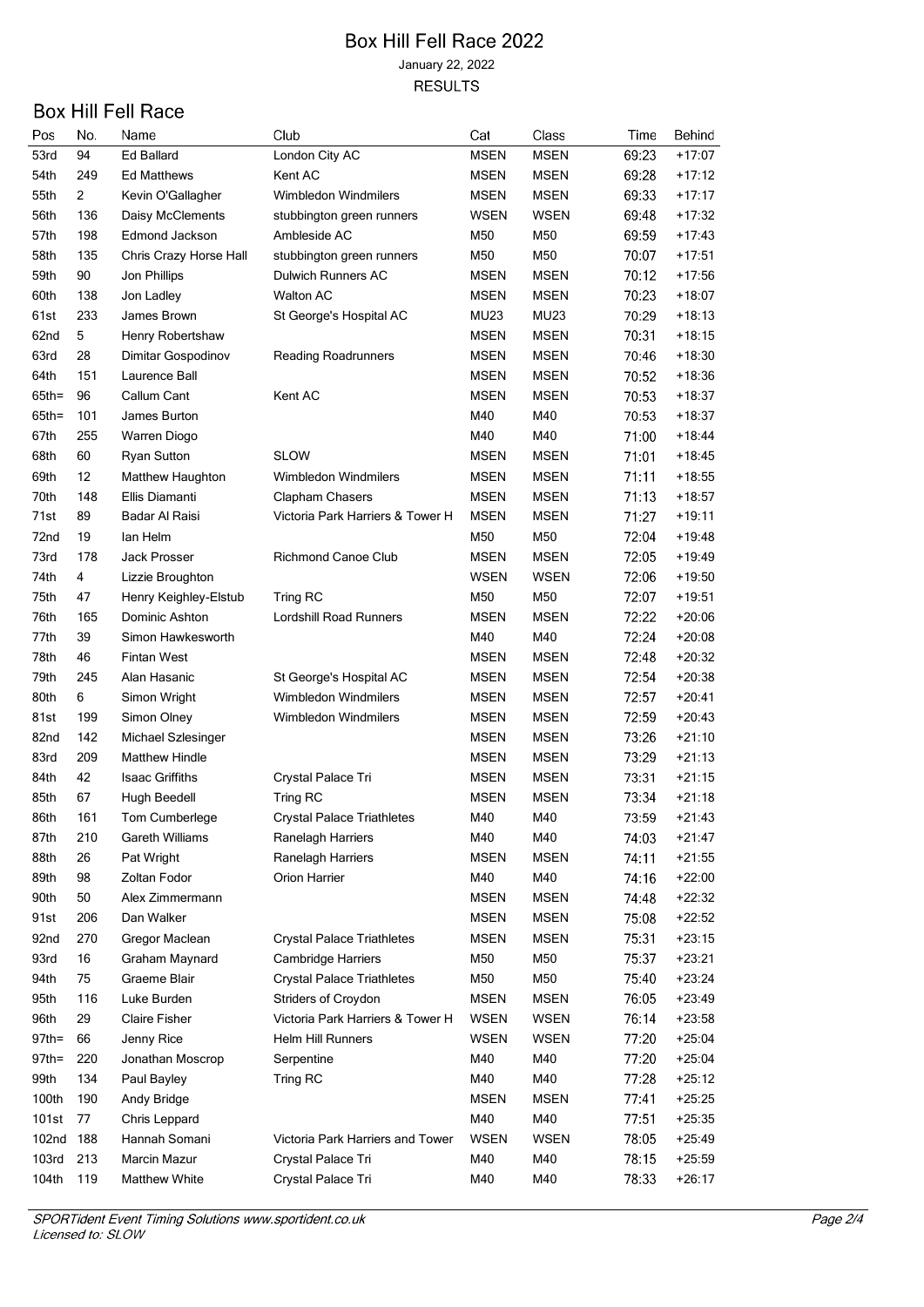| Pos      | No. | Name                     | Club                                                  | Cat         | Class       | Time  | Behind   |
|----------|-----|--------------------------|-------------------------------------------------------|-------------|-------------|-------|----------|
| 105th    | 102 | Becca Schulleri          | <b>Dulwich Runners AC</b>                             | <b>WSEN</b> | <b>WSEN</b> | 78.40 | $+26:24$ |
| 106th    | 154 | Kieran Fitzpatrick       | <b>Tunbridge Wells Harriers</b>                       | M40         | M40         | 78:51 | $+26:35$ |
| 107th    | 81  | David Sayers             | The Stragglers                                        | M40         | M40         | 78.58 | $+26:42$ |
| 108th    | 69  | Nayana Jain              | Barts and The London Running                          | <b>WU23</b> | <b>WU23</b> | 79:19 | $+27:03$ |
| 109th    | 76  | Paul Scully              | <b>Helm Hill Runners</b>                              | M40         | M40         | 79.26 | $+27:10$ |
| 110th    | 159 | Victoria Crawford        | Serpentine RC                                         | WSEN        | WSEN        | 79:27 | $+27:11$ |
| 110th    | 99  | Dave Brock               | Orion Harrier                                         | M60         | M60         | 79.27 | $+27:11$ |
| 112th    | 48  | <b>Andrew Greenstock</b> | The Stragglers                                        | M40         | M40         | 79:44 | $+27:28$ |
| 113th    | 263 | James Ritchie            | Ranelagh Harriers                                     | M40         | M40         | 80:14 | $+27:58$ |
| 114th    | 175 | Will Abson               | <b>Richmond Canoe Club</b>                            | M40         | M40         | 80:28 | $+28:12$ |
| 115th    | 132 | Jane Swarbreck           |                                                       | <b>WSEN</b> | WSEN        | 80.55 | $+28:39$ |
| 116th    | 145 | Annabel Lindsay          |                                                       | WSEN        | WSEN        | 81:10 | $+28:54$ |
| 117th    | 107 | Hugh Balfour             | Dulwich runners                                       | M60         | M60         | 81:13 | $+28:57$ |
| 118th    | 32  | Clem Dixon               | Cambridge Harriers                                    | M60         | M60         | 81:21 | $+29:05$ |
| 119th    | 214 | Ross Clayton             | Ranelagh Harriers                                     | <b>MSEN</b> | <b>MSEN</b> | 81.22 | $+29:06$ |
| 120th    | 226 | <b>Michael Tothill</b>   |                                                       | M50         | M50         | 81:40 | $+29:24$ |
| 121st    | 93  | Alex Marr                |                                                       | MSEN        | <b>MSEN</b> | 81.47 | $+29:31$ |
| 122nd    | 193 | Matthew Beaney           | Thames Hare and Hounds                                | M40         | M40         | 82.26 | $+30:10$ |
| 123rd    | 7   | Eleanor Wainwright       | Dark Peak Fell Runners                                | WSEN        | <b>WSEN</b> | 82.29 | $+30:13$ |
| 124th    | 185 | Callum Campbell          | Barts and The London Running                          | MU23        | MU23        | 82:31 | $+30.15$ |
| 125th    | 129 | Alison Wainwright        | Dark Peak Fell Runners                                | W50         | W50         | 82.33 | $+30:17$ |
| 126th    | 162 | <b>Matthew Goldie</b>    |                                                       | <b>MSEN</b> | <b>MSEN</b> | 82:37 | $+30:21$ |
| 127th    | 194 | <b>Thomas Robertson</b>  | Horsham Joggers                                       | <b>MSEN</b> | <b>MSEN</b> | 82:44 | $+30:28$ |
| 128th    | 10  | David Matthews           |                                                       | M40         | M40         | 82:47 | $+30:31$ |
| 129th    | 176 | <b>Thomas Walker</b>     | <b>Richmond Canoe Club</b>                            | M40         | M40         | 83:14 | $+30:58$ |
| 130th    | 52  | John Manning             | Tring RC                                              | M60         | M60         | 83.30 | $+31:14$ |
| 131st    | 13  | <b>Colin Dutkiewicz</b>  |                                                       | M50         | M50         | 84:09 | $+31:53$ |
| 131st    | 250 | <b>Bruce McLaren</b>     | Ranelagh Harriers                                     | M50         | M50         | 84:09 | $+31:53$ |
| 133rd    | 31  | Hasan Uctas              |                                                       | M50         | M50         | 84:14 | $+31:58$ |
| 134th    | 157 | Annie Mae Wright         | Barts and The London Running                          | WU23        | <b>WU23</b> | 84:24 | $+32:08$ |
| 135th    | 106 | Mollie Pearse            | Dulwich Runners AC                                    | <b>WSEN</b> | <b>WSEN</b> | 84.26 | $+32:10$ |
| 136th    | 43  | <b>Stuart Williams</b>   | Crystal Palace Tri                                    | M50         | M50         | 84:31 | $+32:15$ |
| 137th    | 153 | Jevgenijs Petrovs        | <b>SLOW</b>                                           | M40         | M40         | 84:37 | $+32:21$ |
| 138th    | 182 | Anoushka Freeman         | Richmond Canoe Club                                   | <b>WU23</b> | <b>WU23</b> | 84:42 | $+32:26$ |
| 139th    | 237 | Morgan Brown             |                                                       | <b>MSEN</b> | <b>MSEN</b> | 85:00 | $+32:44$ |
| 140th    | 177 | Elly O'Connell           | St George's Hospital AC<br><b>Richmond Canoe Club</b> | <b>WSEN</b> | <b>WSEN</b> |       | $+32:45$ |
|          |     |                          |                                                       |             |             | 85:01 |          |
| 141st    | 88  | Benjamin Hancock         |                                                       | M50         | M50         | 85:15 | $+32:59$ |
| 142nd    | 236 | Sam Cunningham           | St George's Hospital AC                               | <b>MSEN</b> | <b>MSEN</b> | 85.21 | $+33:05$ |
| 143rd    | 9   | Max Kirby                |                                                       | <b>MSEN</b> | <b>MSEN</b> | 85.29 | $+33:13$ |
| 144th    | 38  | Paul Wateridge           |                                                       | <b>MSEN</b> | <b>MSEN</b> | 85.36 | $+33:20$ |
| 145th    | 225 | Jon Payn                 | Reigate Priory Athletics Club                         | M40         | M40         | 85:49 | $+33:33$ |
| 146th    | 179 | <b>Martin Fitzsimons</b> | <b>Richmond Canoe Club</b>                            | <b>MSEN</b> | <b>MSEN</b> | 85:54 | $+33:38$ |
| 146th    | 208 | Mike Duff                | <b>Ealing Eagles</b>                                  | M40         | M40         | 85:54 | $+33.38$ |
| 148th    | 127 | Colin Jackson            |                                                       | M60         | M60         | 86.18 | $+34:02$ |
| 149th    | 71  | Anoushka Sharp           |                                                       | <b>WU23</b> | <b>WU23</b> | 86:31 | $+34:15$ |
| 150th    | 1   | Hannah Knight            | Victoria Park Harriers & Tower H                      | <b>WSEN</b> | <b>WSEN</b> | 86:37 | $+34:21$ |
| 151st    | 87  | lan Hews                 |                                                       | M50         | M50         | 87:09 | $+34:53$ |
| 152nd 25 |     | Emma Dodds               | Crystal Palace Tri                                    | <b>WSEN</b> | <b>WSEN</b> | 87.13 | $+34.57$ |
| 153rd    | 196 | Chris Bailey             |                                                       | <b>MSEN</b> | <b>MSEN</b> | 87:14 | $+34.58$ |
| 154th    | 49  | <b>Eleanor Simmons</b>   | <b>Dulwich Runners AC</b>                             | W40         | W40         | 87.17 | $+35:01$ |
| 155th    | 70  | Mark Foster              | Dulwich Runners AC                                    | M50         | M50         | 87:47 | $+35:31$ |
| 156th    | 160 | Stephen Allport          | Striders of Croydon                                   | M40         | M40         | 88:44 | $+36.28$ |